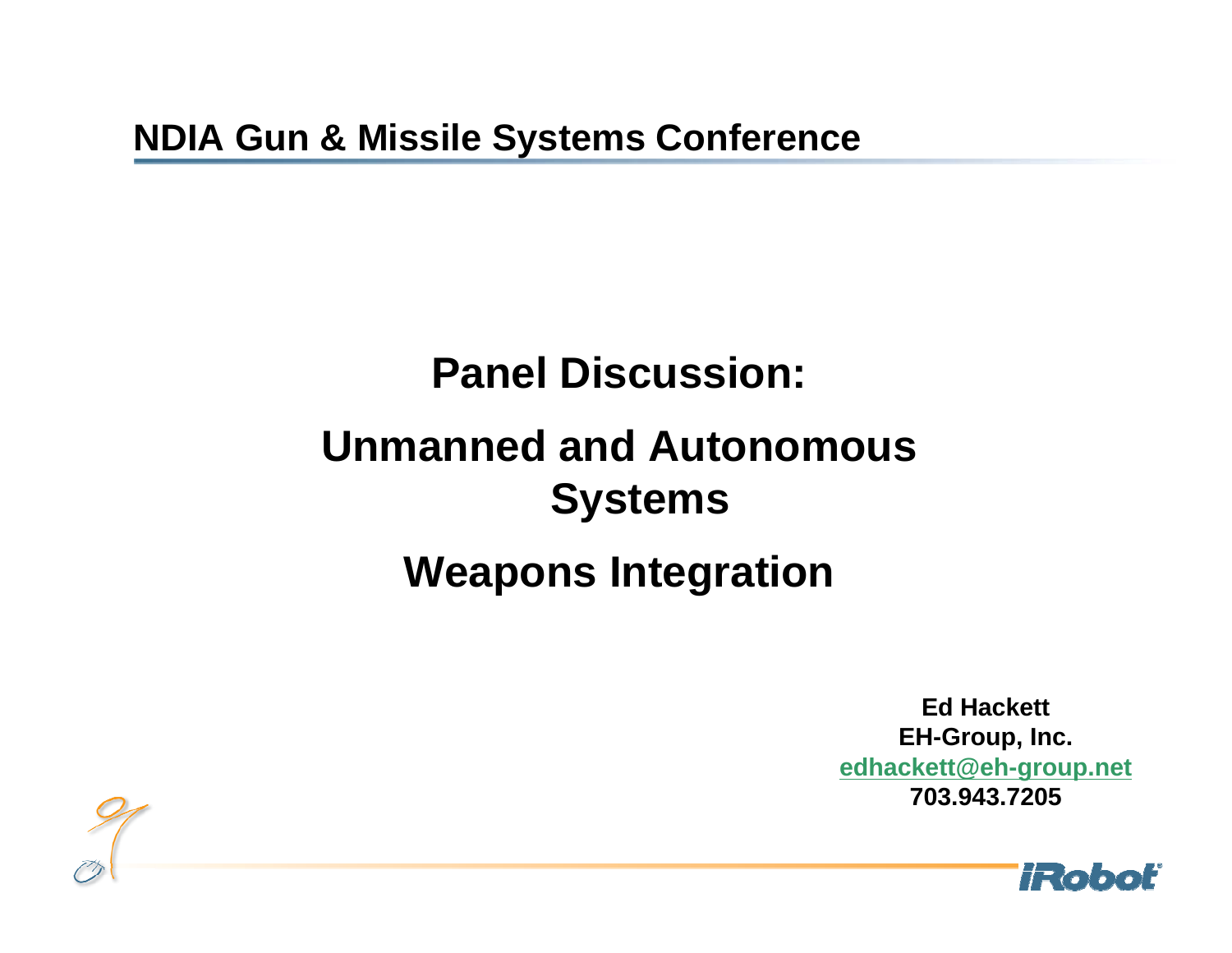

Ferdinand Foch, allied commander in chief in 1918, reputedly stated in March 1913 "Aviation is fine as sport. I even wish officers would practice the sport, as it accustoms them to risk.

But, as an instrument of war, it is worthless (c'est zero)."

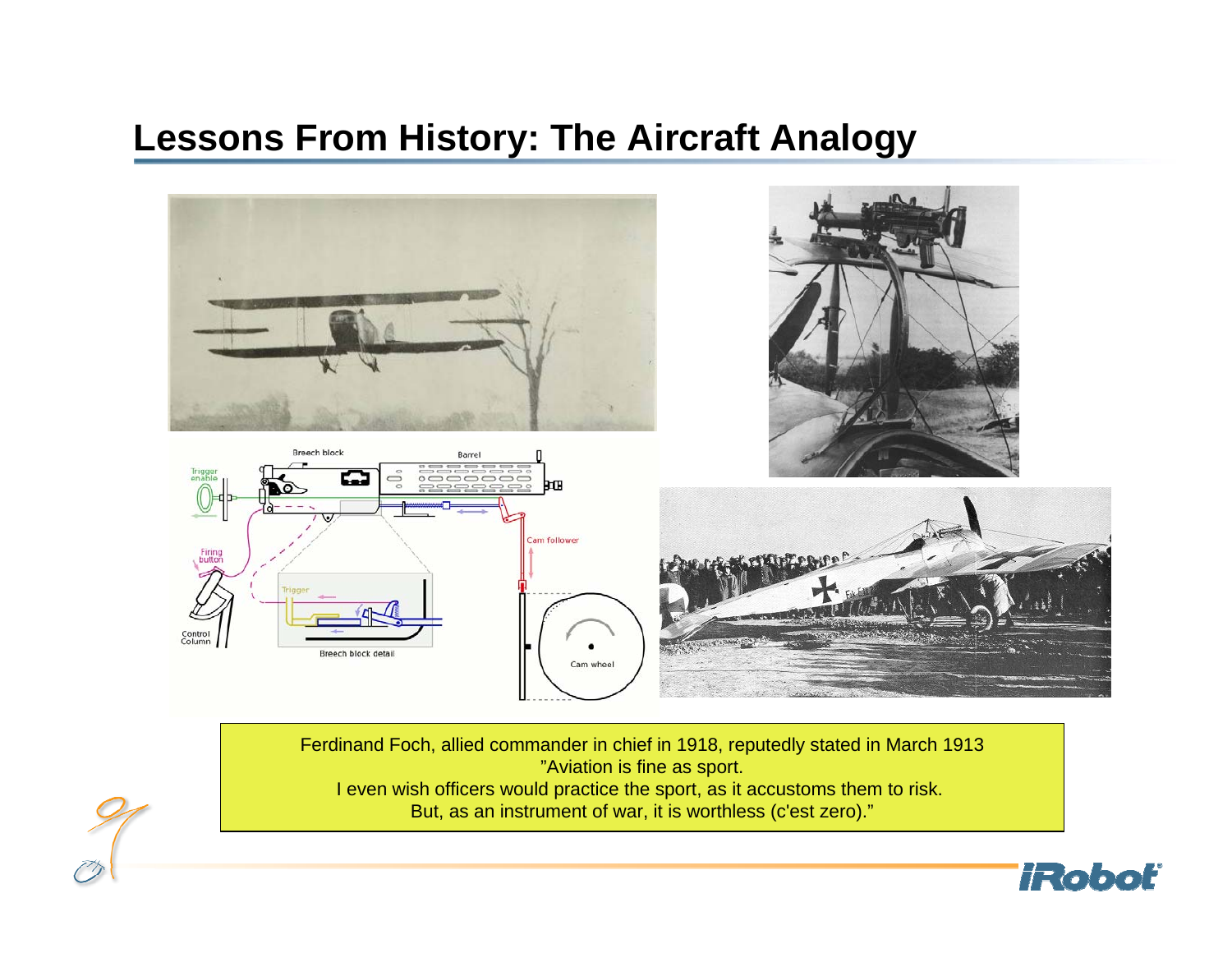

**1940: North American Aviation contracted to develop the P-51 Mustang. The original NA-73X had (2) chin mounted 50 cal guns.**



**Within a few short years the P-51 had all wing mounted guns and began carrying rockets mounted to external wing stations.**





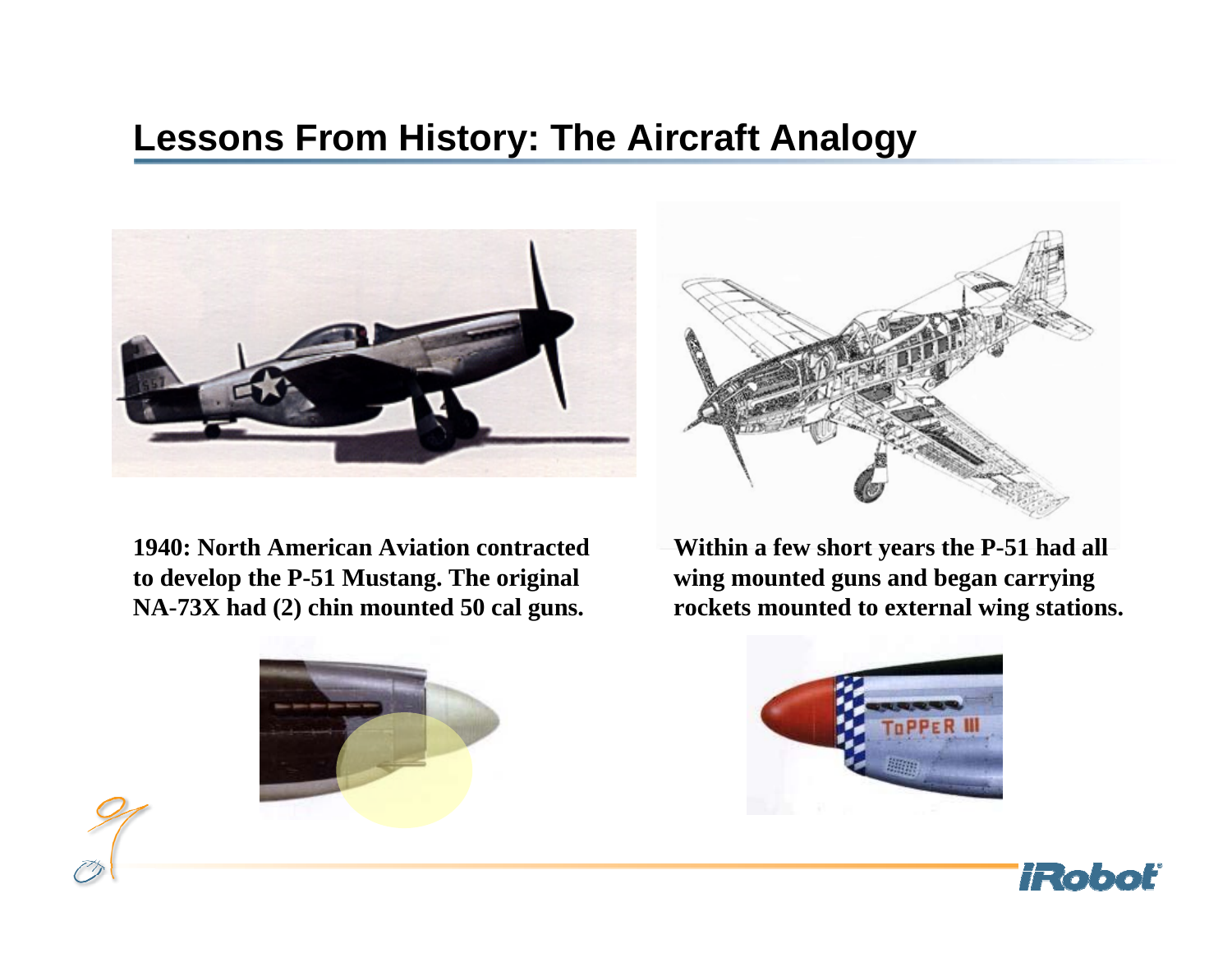

**60 years later, the FA-18 exemplifies a mission and systems integration focus: The entire platform design enhances capabilities and effects for the tactical mission**

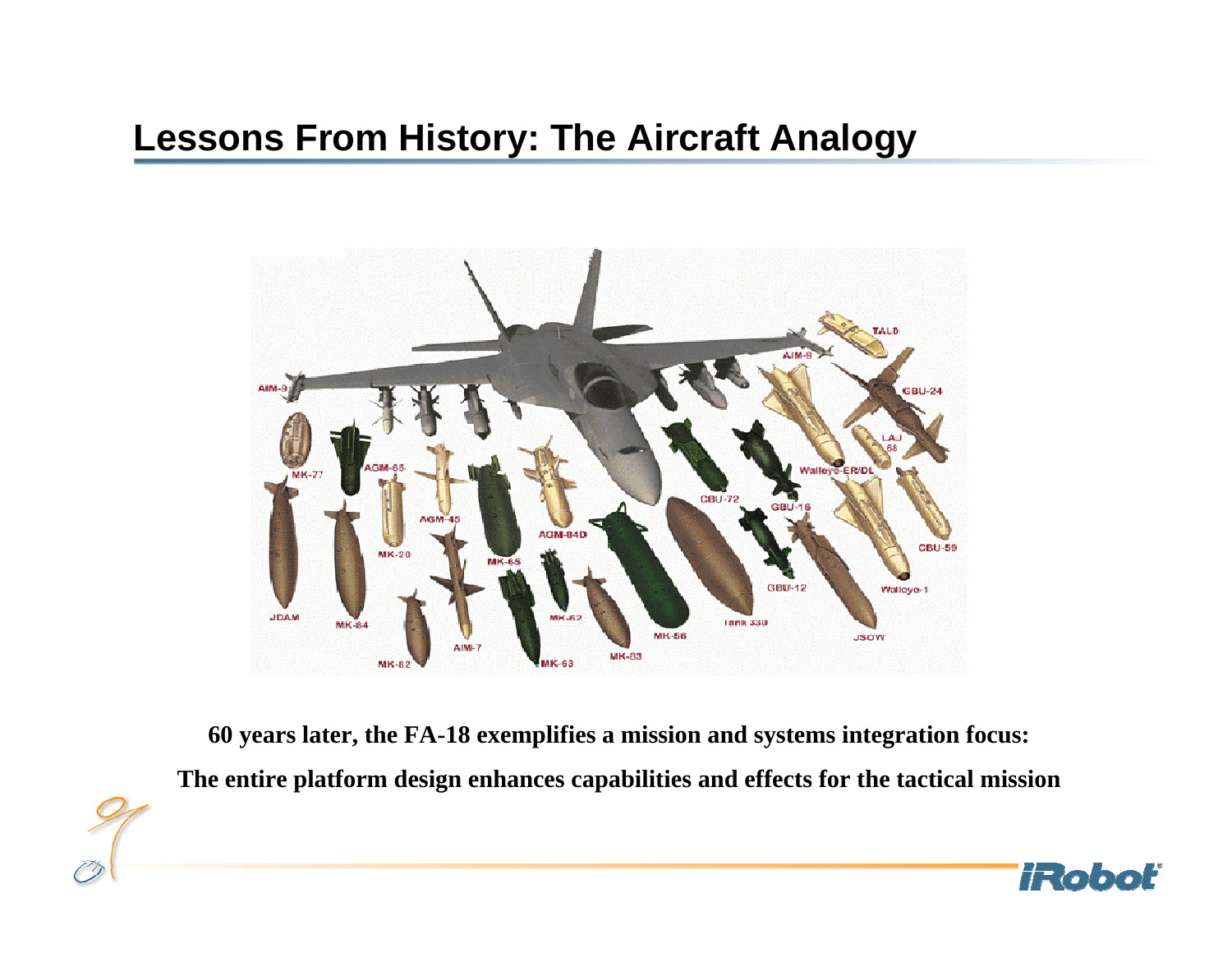



**The UAV community has turned the corner and adopted the concept of matching armed capabilities to mission requirements**

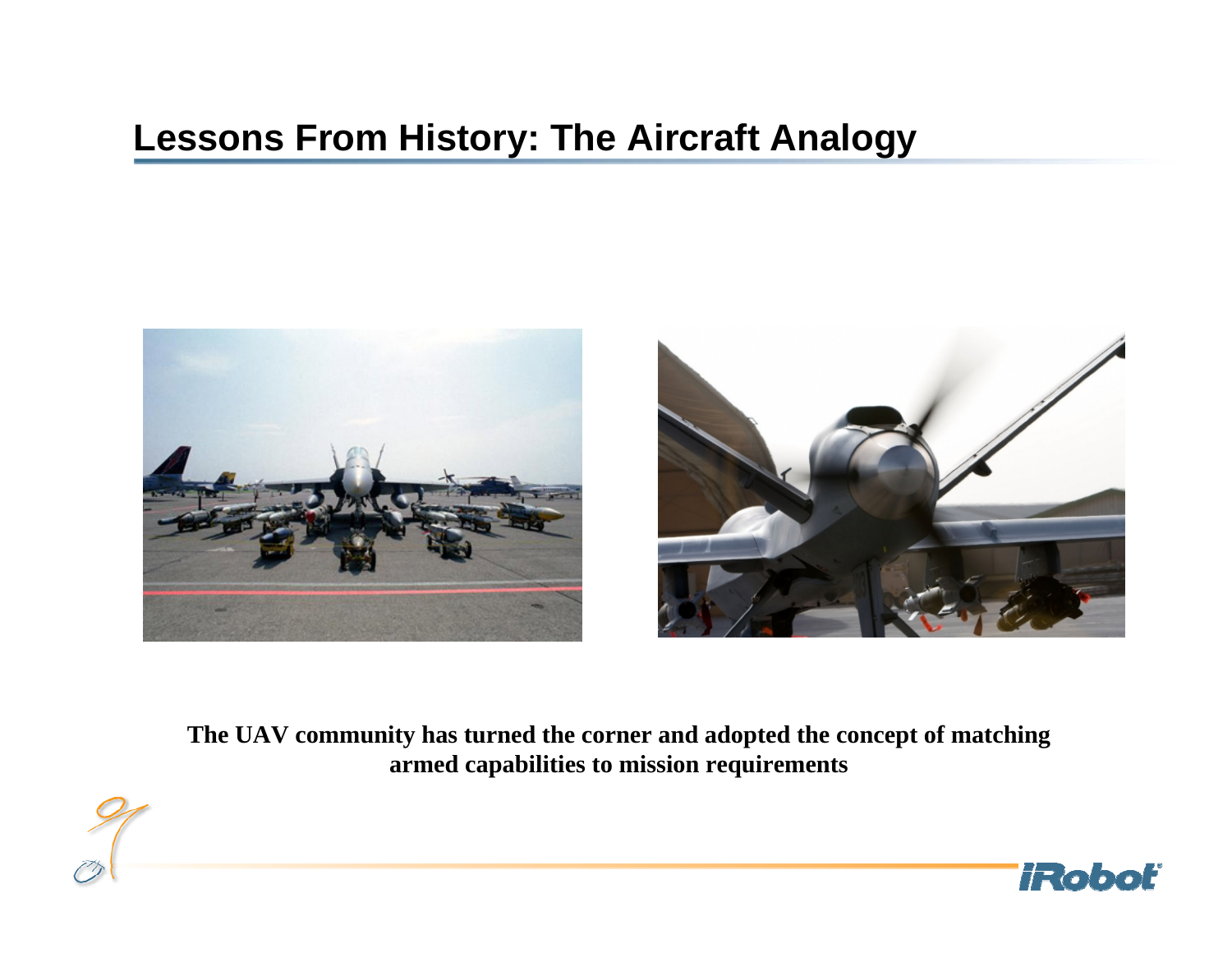### **Turning the Corner For UGVs**



**Where, when and how does the UGV community make this transition up the evolutionary ladder?**





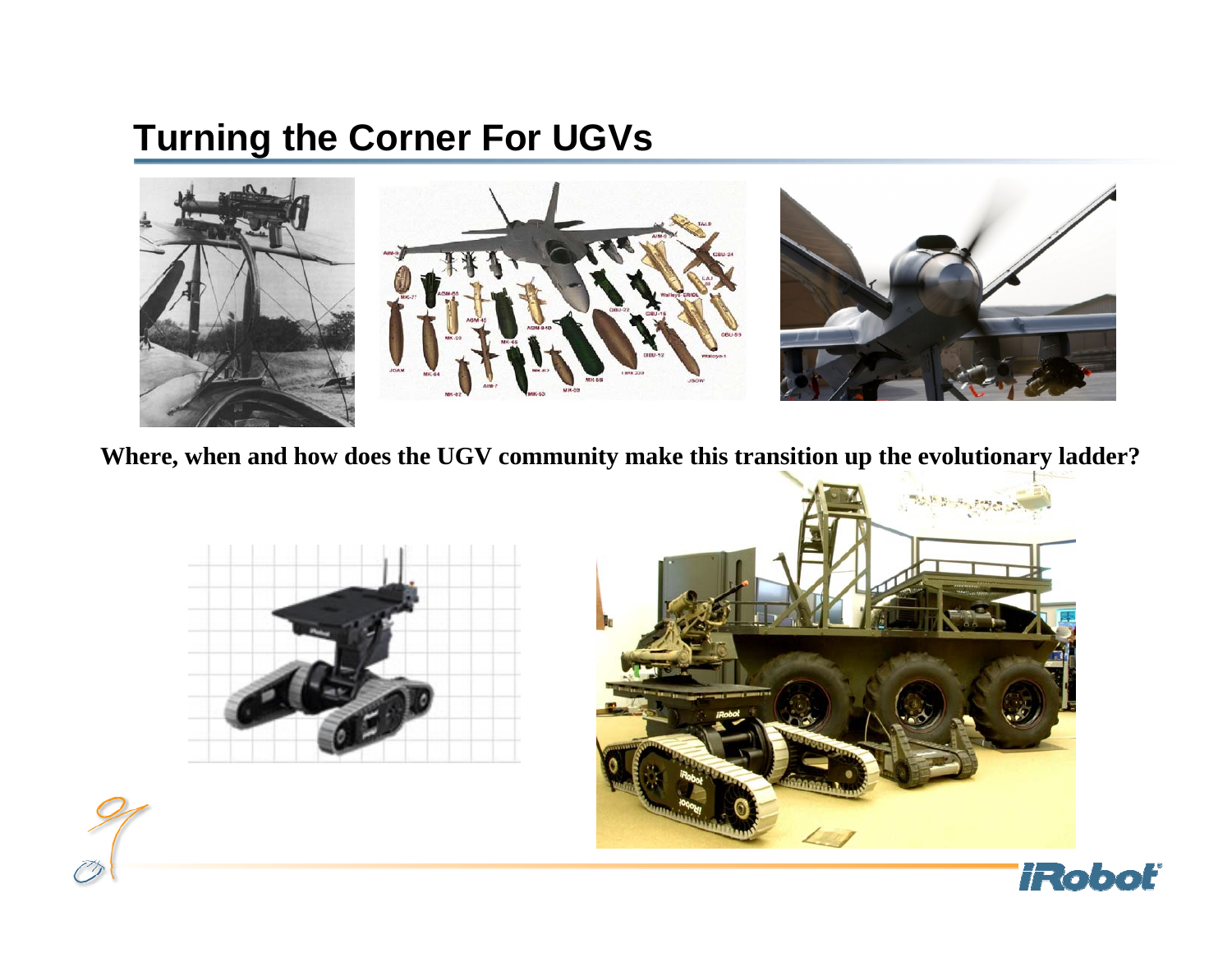### **Desired Endstate**

#### •*Effectiveness/Combat Effectiveness*

Efficient, reliable, and accurate



#### •*Multiplicity*

L. Multiple platforms deployable on a single mission set



#### *Scalability*

•

- Responsive via lethal and non-lethal applications
- Meets multiple battlespace requirements

ranging from effective passive deterrence to combat force multiplication



- • *Safety*
	- Unquestionable and trusted ally